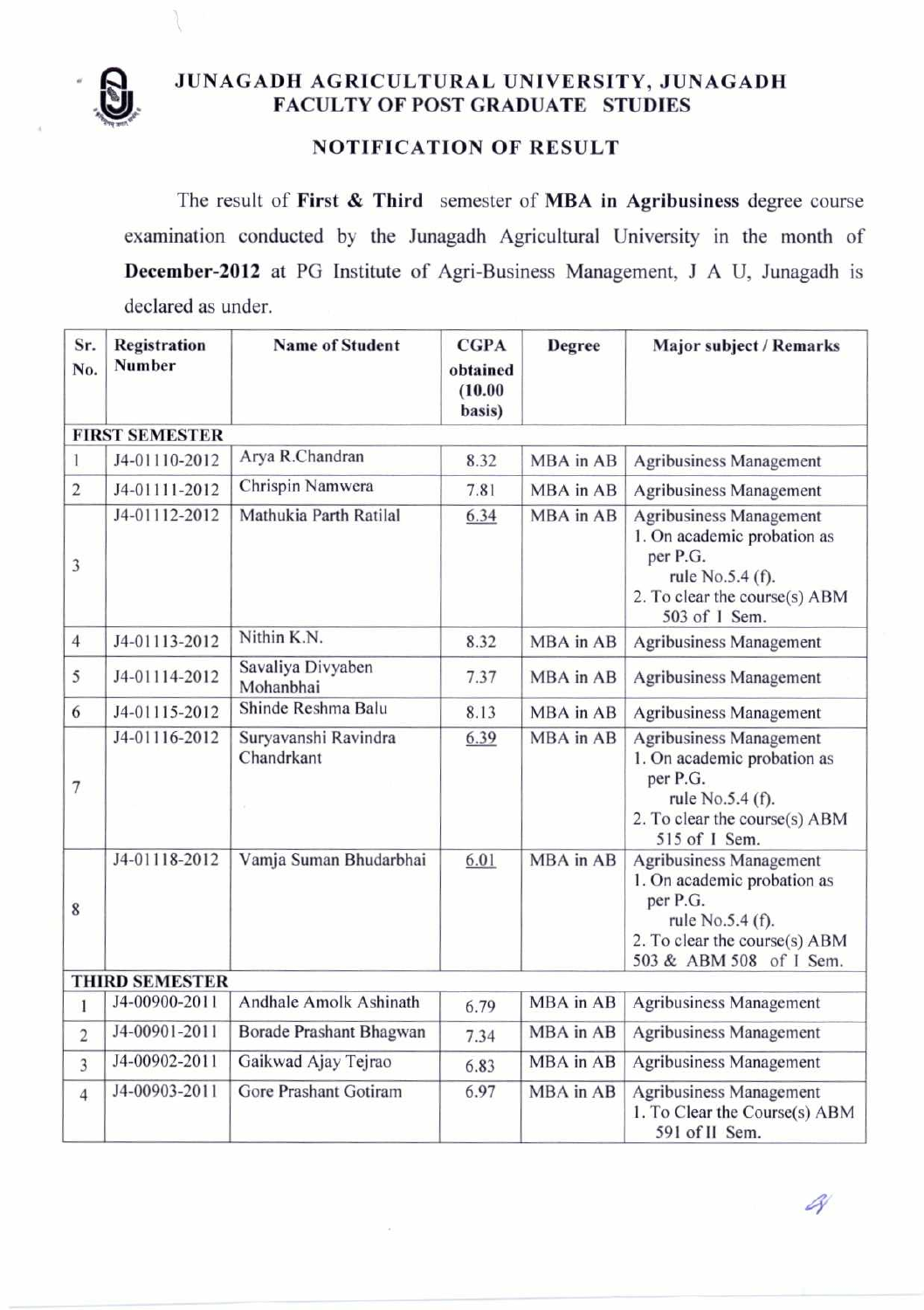|                |               |                                 |      |           | 2                                                                                                                                                                                                    |
|----------------|---------------|---------------------------------|------|-----------|------------------------------------------------------------------------------------------------------------------------------------------------------------------------------------------------------|
| 5              | J4-00904-2011 | Hakdale Sandeep Angad           | 6.48 | MBA in AB | <b>Agribusiness Management</b><br>1. On academic probation as<br>per P.G.<br>rule No.5.4 (f).<br>2. To Clear the Course(s) PGS<br>505 of II Sem.<br>3. To Clear the Course(s) ABM<br>521 of III Sem. |
| 6              | J4-00905-2011 | Jamale Amol Vishwasrao          | 8.10 | MBA in AB | <b>Agribusiness Management</b>                                                                                                                                                                       |
| $\overline{7}$ | J4-00906-2011 | Kadam Santosh Netaji            | 6.84 | MBA in AB | Agribusiness Management<br>1. To Clear the Course(s) PGS<br>505 of II Sem.                                                                                                                           |
| 8              | J4-00907-2011 | Kahate Jivan Shivsing           | 7.39 | MBA in AB | Agribusiness Management                                                                                                                                                                              |
| 9              | J4-00908-2011 | Kalam Yogesh Pandurang          | 6.86 | MBA in AB | <b>Agribusiness Management</b><br>1. To Clear the Course(s) PGS<br>505 of II Sem.                                                                                                                    |
| 10             | J4-00909-2011 | Maiyad Pinalkumar<br>Rajeshbhai | 6.23 | MBA in AB | Agribusiness Management<br>1. On academic probation as<br>per P.G. rule No.5.4 (f).<br>2. To Clear the Course(s) PGS<br>505 of II Sem.<br>3. To Clear the Course(s) ABM<br>521 of III Sem.           |
| 11             | J4-00910-2011 | Miss Laveena Sharma             | 7.33 | MBA in AB | Agribusiness Management                                                                                                                                                                              |
| 12             | J4-00911-2011 | Miss Raj Priya Kumawat          | 7.97 | MBA in AB | Agribusiness Management                                                                                                                                                                              |
| 13             | J4-00912-2011 | Miss Shikha Rathor              | 7.04 | MBA in AB | <b>Agribusiness Management</b>                                                                                                                                                                       |
| 14             | J4-00913-2011 | Oba Ram                         | 6.77 | MBA in AB | Agribusiness Management                                                                                                                                                                              |
| 15             | J4-00914-2011 | Patil Prakash Sureshrao         | 6.78 | MBA in AB | Agribusiness Management.                                                                                                                                                                             |
| 16             | J4-00915-2011 | Rahul Madhukar Karade           | 6.74 | MBA in AB | <b>Agribusiness Management</b>                                                                                                                                                                       |
| 17             | J4-00916-2011 | Ramjilal Choudhary              | 6.91 | MBA in AB | <b>Agribusiness Management</b>                                                                                                                                                                       |
| 18             | J4-00917-2011 | Rohit Bhargav Ramanbhai         | 6.53 | MBA in AB | <b>Agribusiness Management</b><br>1. To Clear the Course(s) ABM<br>521 of III Sem.                                                                                                                   |
| 19             | J4-00918-2011 | Sandeep Kumar Gupta             | 6.72 | MBA in AB | <b>Agribusiness Management</b><br>1. To Clear the Course(s) ABM<br>521 of III Sem.                                                                                                                   |
| 20             | J4-00919-2011 | Sandip Kashinath Thorat         | 7.81 | MBA in AB | <b>Agribusiness Management</b>                                                                                                                                                                       |
| 21             | J4-00920-2011 | Shelke Yogesh Murlidhar         | 6.39 | MBA in AB | <b>Agribusiness Management</b><br>1. On academic probation as<br>per P.G. rule No.5.4 (f).<br>2. To Clear the Course(s) PGS<br>505 of II Sem.<br>3. To Clear the Course(s) ABM<br>521 of III Sem.    |

 $\frac{1}{2}$ 

 $\mathcal{Z}$ 

 $\hat{\theta}$